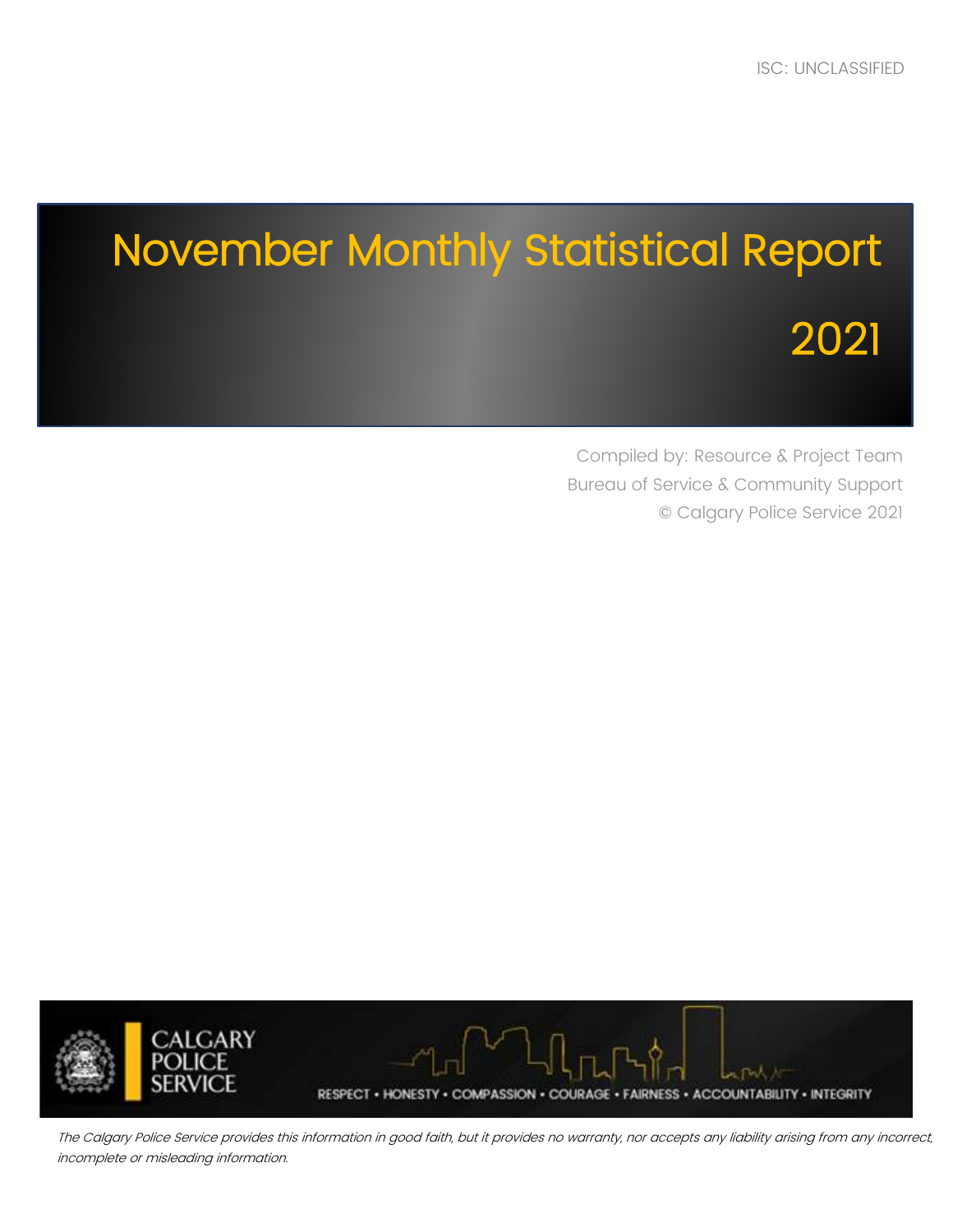#### **TABLE OF CONTENTS**

|                                                         | Page           |
|---------------------------------------------------------|----------------|
| Calgary Crime Statistics - General Categories           |                |
| <b>Violent Crimes</b>                                   | 1              |
| <b>Property Crimes</b>                                  | $\overline{2}$ |
| <b>Other Criminal Code/Selected Other/Drug Offences</b> | 3              |
| <b>Disorder</b>                                         | 4              |
| <b>Calgary Crime Statistics - Detailed Breakdown</b>    | 5              |

### **REPORT NOTES**

Most of the statistical data in this report is derived from the Calgary Police Service records management system (SENTRY) and compiled by the Resource and Project Team. Disorder data is derived from the Computer aided Dispatch (CAD) system.

Reporting is based on the most serious offence in the incident. Please note that offences are assigned to the month in which the offence was reported, which is not necessarily the month the offence occurred. The reported date is the first point in time at which the police were notified of the offence and reporting lag may vary due to circumstances (these are typically property crimes where the victim did not report the offence until a later date, or was unaware of the loss until a later date, or latereported sexual assaults). Also note that "attempted" offences are included in these totals. Violent crime offences, excluding robbery, are counted by the number of victims, using the most serious offence against the victim. Robbery, and all non-violent are counted at the incident level, using the most serious offence in the incident. Of note, cases are often cleared months and sometimes years later. Consequently, clearance rates for previous years may appear to be much higher than those of the present year. Cases "cleared by charge" and those "cleared otherwise" are included in these clearance rate totals.

For a more detailed explanation of the offence counting procedure, please contact the Resource and Project Team for the Bureau of Service and Community Support.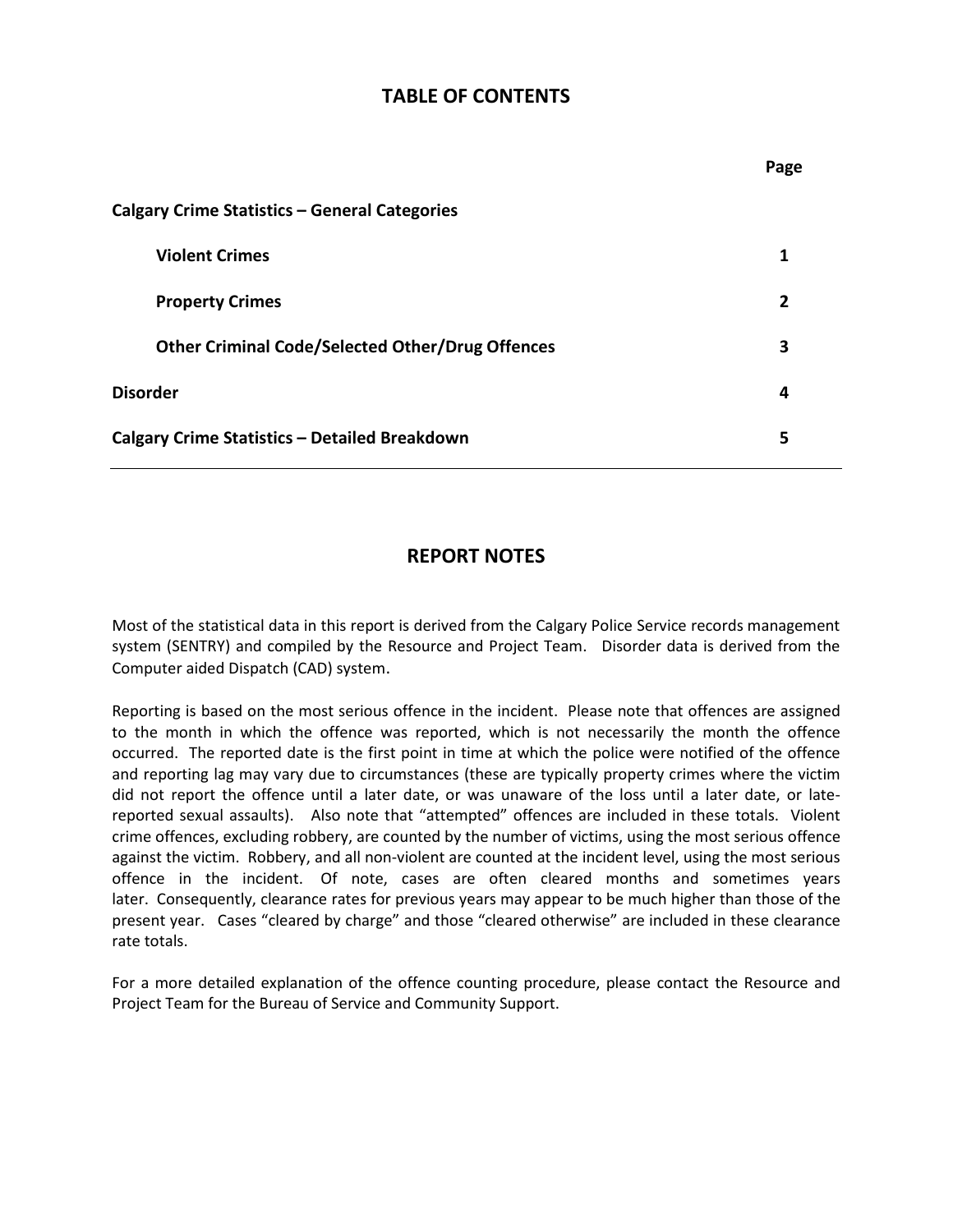## **Calgary Violent Crime Statistics**

#### **November 2021**

|                                     |      | <b>Current Month</b>     |               |       |       | <b>Year to Date</b>      |           |
|-------------------------------------|------|--------------------------|---------------|-------|-------|--------------------------|-----------|
|                                     |      | <b>Number of Victims</b> |               |       |       | <b>Number of Victims</b> |           |
|                                     |      |                          | % Change      |       |       | % Change                 | % Cleared |
|                                     | 2020 | 2021                     | $(2020-2021)$ | 2020  | 2021  | $(2020-2021)$            | 2021      |
| <b>VIOLENT CRIMES</b>               |      |                          |               |       |       |                          |           |
| Homicide <sup>1</sup>               | 0    | 3                        | n/a           | 29    | 20    | $-31.0%$                 | 60.0%     |
| <b>Other Offences Causing Death</b> | 0    | 0                        | 0.0%          | 0     | 0     | 0.0%                     |           |
| <b>Attempted Homicide</b>           | 0    | 1                        | n/a           | 10    | 12    | 20.0%                    | 50.0%     |
| <b>Sexual Offences</b>              | 116  | 147                      | 26.7%         | 1125  | 1340  | 19.1%                    | 28.8%     |
| Robbery <sup>2</sup>                |      |                          |               |       |       |                          |           |
| Financial                           | 0    | $\overline{2}$           | n/a           | 6     | 8     | 33.3%                    | 87.5%     |
| Commercial                          | 32   | 34                       | 6.3%          | 254   | 301   | 18.5%                    | 34.9%     |
| Home Invasion                       | 7    | 4                        | $-42.9%$      | 41    | 34    | $-17.1%$                 | 26.5%     |
| Person                              | 49   | 48                       | $-2.0%$       | 517   | 544   | 5.2%                     | 23.3%     |
| Robbery of Firearm                  | 0    | 0                        | 0.0%          | 0     | 1     | 0.0%                     |           |
| <b>Total Robbery</b>                | 88   | 88                       | 0.0%          | 818   | 889   | 8.7%                     | 27.9%     |
| <b>Assault</b>                      |      |                          |               |       |       |                          |           |
| Level 3 - Aggravated                | 6    | 8                        | 33.3%         | 103   | 95    | $-7.8%$                  | 65.3%     |
| Level 2 - Weapon/Bodily Harm        | 192  | 265                      | 38.0%         | 2396  | 2650  | 10.6%                    | 55.3%     |
| Level 1 - Common Assault            | 422  | 453                      | 7.3%          | 4867  | 4944  | 1.6%                     | 61.5%     |
| <b>Assault Police Officer</b>       | 28   | 35                       | 25.0%         | 294   | 319   | 8.5%                     | 35.6%     |
| Discharge Firearm with Intent       | 3    | 4                        | 33.3%         | 61    | 49    | $-19.7%$                 | 18.4%     |
| <b>Other Assaults</b>               | 7    | 16                       | 128.6%        | 108   | 147   | 36.1%                    | 62.6%     |
| <b>Total Assault</b>                | 658  | 781                      | 18.7%         | 7829  | 8204  | 4.8%                     | 60.6%     |
| <b>Miscellaneous Violent Crime</b>  | 183  | 180                      | $-1.6%$       | 1932  | 2034  | 5.3%                     | 44.9%     |
| <b>TOTAL VIOLENT CRIMES</b>         | 1045 | 1200                     | 14.8%         | 11743 | 12499 | 6.4%                     | 52.3%     |

Source: Sentry, January 2022



<sup>&</sup>lt;sup>1</sup>Due to the dynamic nature of homicide investigations these numbers may have been updated manually to reflect the current homicide count. Due to manual updating, it's possible that 1 or more homicides may be reflected in the assault category. Homicide counts are provided by the homicide unit. <sup>2</sup>Robbery is counted at the incident level, rather than at the victim level in accordance with Uniform Crime Reporting counting standards. <sup>3</sup>The range of average is calculated as 1 standard deviation above and 1 below the calculated average for the previous five year period.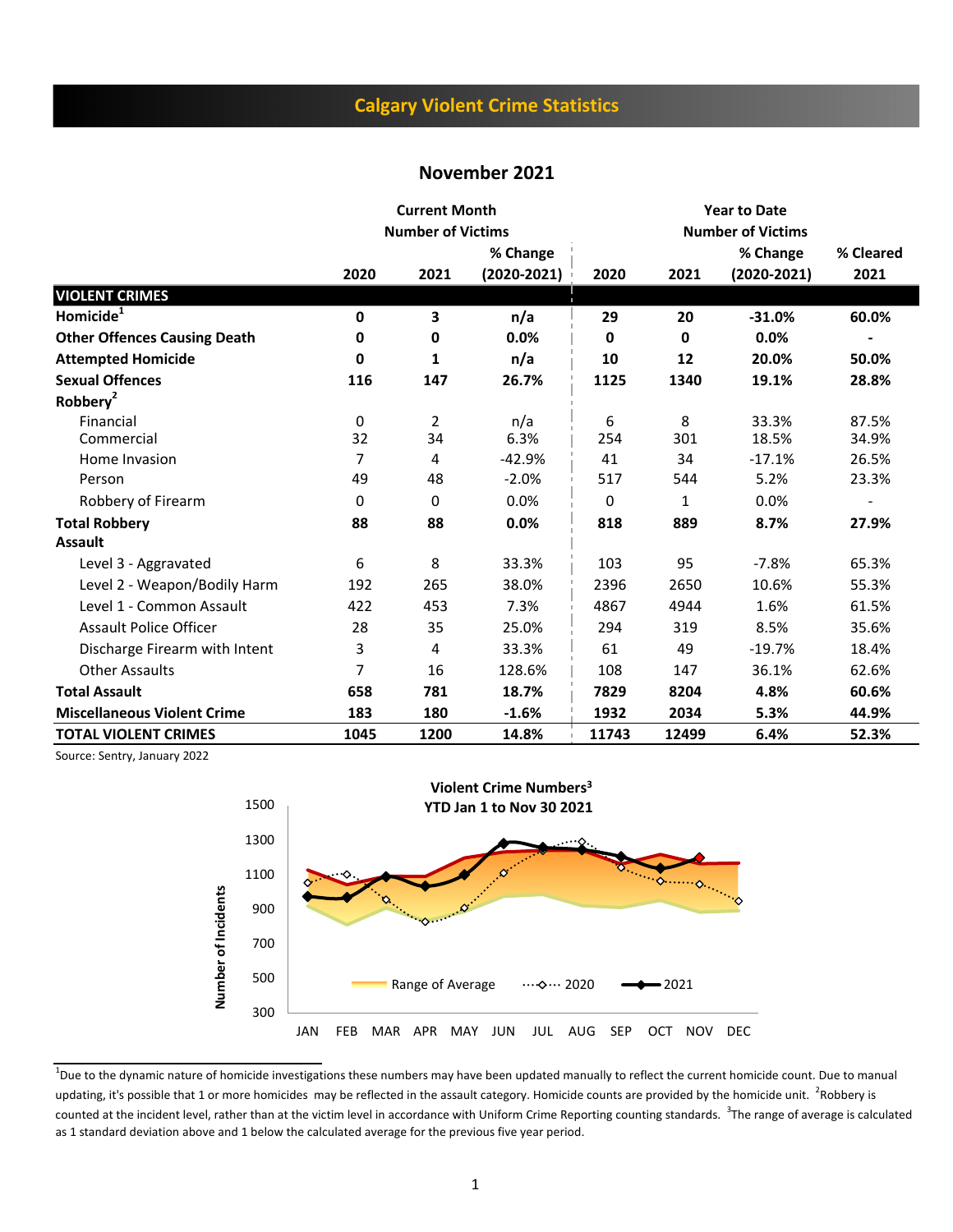## **Calgary Property Crime Statistics**

#### **November 2021**

|                               |      | <b>Current Month</b><br><b>Number of Incidents</b> |                             |       |       |                         |                   |
|-------------------------------|------|----------------------------------------------------|-----------------------------|-------|-------|-------------------------|-------------------|
|                               | 2020 | 2021                                               | % Change<br>$(2020 - 2021)$ | 2020  | 2021  | % Change<br>(2020-2021) | % Cleared<br>2021 |
| <b>PROPERTY CRIMES</b>        |      |                                                    |                             |       |       |                         |                   |
| <b>Break and Enter</b>        |      |                                                    |                             |       |       |                         |                   |
| <b>Dwelling</b>               | 105  | 147                                                | 40.0%                       | 1564  | 1378  | $-11.9%$                | 12.0%             |
| Commercial                    | 284  | 273                                                | $-3.9%$                     | 4038  | 2966  | -26.5%                  | 10.2%             |
| Other B&E                     | 199  | 162                                                | $-18.6%$                    | 2359  | 1677  | -28.9%                  | 3.6%              |
| Unlawfully in Residence       | 4    | 7                                                  | 75.0%                       | 50    | 54    | 8.0%                    | 74.1%             |
| <b>B&amp;E Firearms</b>       | 0    | 2                                                  | n/a                         | 36    | 22    | -38.9%                  | 4.5%              |
| <b>Total Break and Enter</b>  | 600  | 591                                                | $-1.5%$                     | 8047  | 6097  | $-24.2%$                | 9.3%              |
| <b>Theft</b>                  | 2006 | 2205                                               | 9.9%                        | 25891 | 22333 | $-13.7%$                | 10.8%             |
| Vehicle Theft (incl attempts) | 400  | 424                                                | 6.0%                        | 4893  | 4492  | $-8.2%$                 | 5.6%              |
| Fraud                         | 489  | 382                                                | $-21.9%$                    | 5129  | 4650  | $-9.3%$                 | 12.9%             |
| <b>Other Property Crimes</b>  | 392  | 474                                                | 20.9%                       | 4769  | 5014  | 5.1%                    | 13.6%             |
| <b>TOTAL PROPERTY CRIMES</b>  | 3887 | 4076                                               | 4.9%                        | 48729 | 42586 | $-12.6%$                | 10.6%             |

Source: Sentry, January 2022



1The range of average is calculated as 1 standard deviation above and 1 below the calculated average for the previous five year period.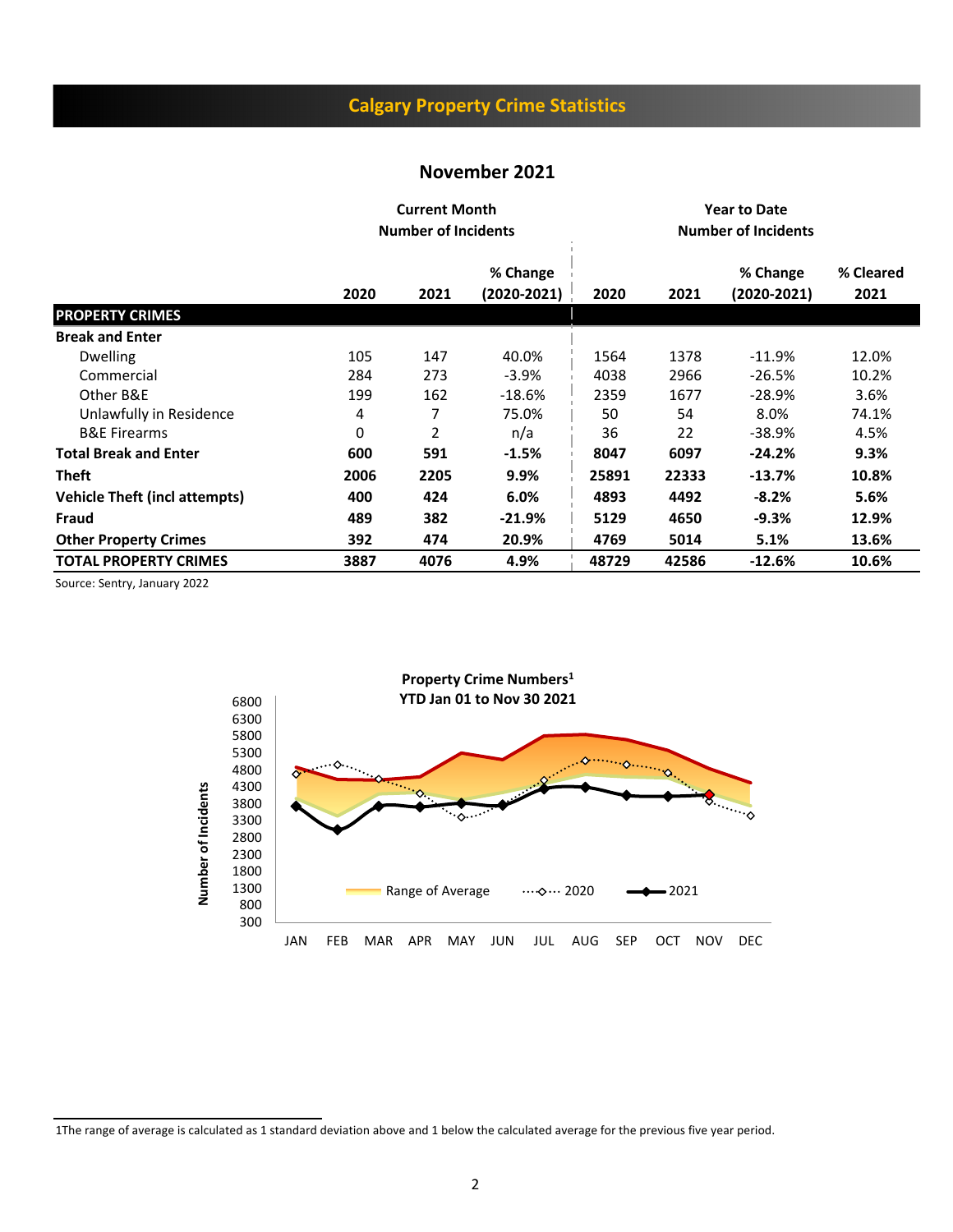## **Calgary Other Crime Statistics**

#### **November 2021**

|                                  |      | <b>Current Month</b><br><b>Number of Incidents</b> |                             | <b>Year to Date</b><br><b>Number of Incidents</b> |       |                           |                   |  |
|----------------------------------|------|----------------------------------------------------|-----------------------------|---------------------------------------------------|-------|---------------------------|-------------------|--|
|                                  | 2020 | 2021                                               | % Change<br>$(2020 - 2021)$ | 2020                                              | 2021  | % Change<br>$(2020-2021)$ | % Cleared<br>2021 |  |
| <b>OTHER CRIMINAL CODE</b>       |      |                                                    |                             |                                                   |       |                           |                   |  |
| <b>Vice</b>                      |      | 0                                                  | $-100.0\%$                  | 16                                                | 4     | $-75.0\%$                 | 25.0%             |  |
| Gaming                           | 0    | 0                                                  | $0.0\%$                     | 1                                                 | 0     | $-100.0\%$                | ٠                 |  |
| <b>Weapon Related</b>            | 43   | 46                                                 | 7.0%                        | 399                                               | 479   | 20.1%                     | 90.2%             |  |
| <b>Miscellaneous</b>             | 1196 | 1190                                               | $-0.5%$                     | 9866                                              | 12810 | 29.8%                     | 96.7%             |  |
| <b>TOTAL OTHER CRIMINAL CODE</b> | 1240 | 1236                                               | $-0.3%$                     | 10282                                             | 13293 | 29.3%                     | 96.7%             |  |

| <b>SELECTED OTHER</b>              |      |      |          |       |       |         |       |
|------------------------------------|------|------|----------|-------|-------|---------|-------|
| <b>Criminal Code Traffic</b>       | 118  | 35   | $-70.3%$ | 1347  | 548   | -59.3%  | 86.9% |
| <b>Drugs</b>                       | 100  | 68   | $-32.0%$ | 984   | 947   | $-3.8%$ | 94.4% |
| <b>Selected Non-Criminal</b>       |      |      |          |       |       |         |       |
| Missing Person <sup>1</sup>        | 247  | 365  | 47.8%    | 2828  | 3281  | 16.0%   |       |
| Domestic Information               | 1101 | 1206 | 9.5%     | 13795 | 13664 | $-0.9%$ | N/A   |
| Domestic Standby                   | 61   | 80   | 31.1%    | 853   | 855   | 0.2%    |       |
| <b>Total Selected Non-Criminal</b> | 1409 | 1651 | 17.2%    | 17476 | 17800 | 1.9%    |       |

#### **Number of Drug Incidents, Year-to-Date2**

|                              | 2016 | 2017 | 2018 | 2019 | 2020 | 2021 | <b>Trend</b> |
|------------------------------|------|------|------|------|------|------|--------------|
| Demand                       | 734  | 784  | 843  | 693  | 626  | 644  |              |
| Supply                       | 395  | 308  | 316  | 433  | 358  | 303  |              |
| <b>Total</b>                 | 1129 | 1092 | 1159 | 1126 | 984  | 947  |              |
| <b>Drug Type</b>             |      |      |      |      |      |      |              |
| Cannabis                     | 336  | 305  | 248  | 48   | 21   | 17   |              |
| Cocaine/Crack                | 300  | 233  | 220  | 211  | 213  | 201  |              |
| Heroin                       | 93   | 108  | 101  | 61   | 56   | 51   |              |
| Methamphetamine/Crystal Meth | 253  | 280  | 416  | 601  | 438  | 322  |              |
| Opiates                      | 83   | 42   | 78   | 104  | 112  | 138  |              |
| All Other Drugs              | 64   | 124  | 96   | 101  | 144  | 218  |              |
| <b>Total</b>                 | 1129 | 1092 | 1159 | 1126 | 984  | 947  |              |

Source: Sentry, January 2022

<sup>&</sup>lt;sup>1</sup>This represents the number of persons reported missing, not the number of outstanding missing persons. Roughly 99% of persons reported missing to Calgary Police Service are located.

<sup>&</sup>lt;sup>2</sup>'Demand' is a roll-up of all possession drug incidents where the drug offence represented the most serious offence on the incident; 'Supply' includes possession for the purpose of trafficking, trafficking, importation/exportation and cultivation.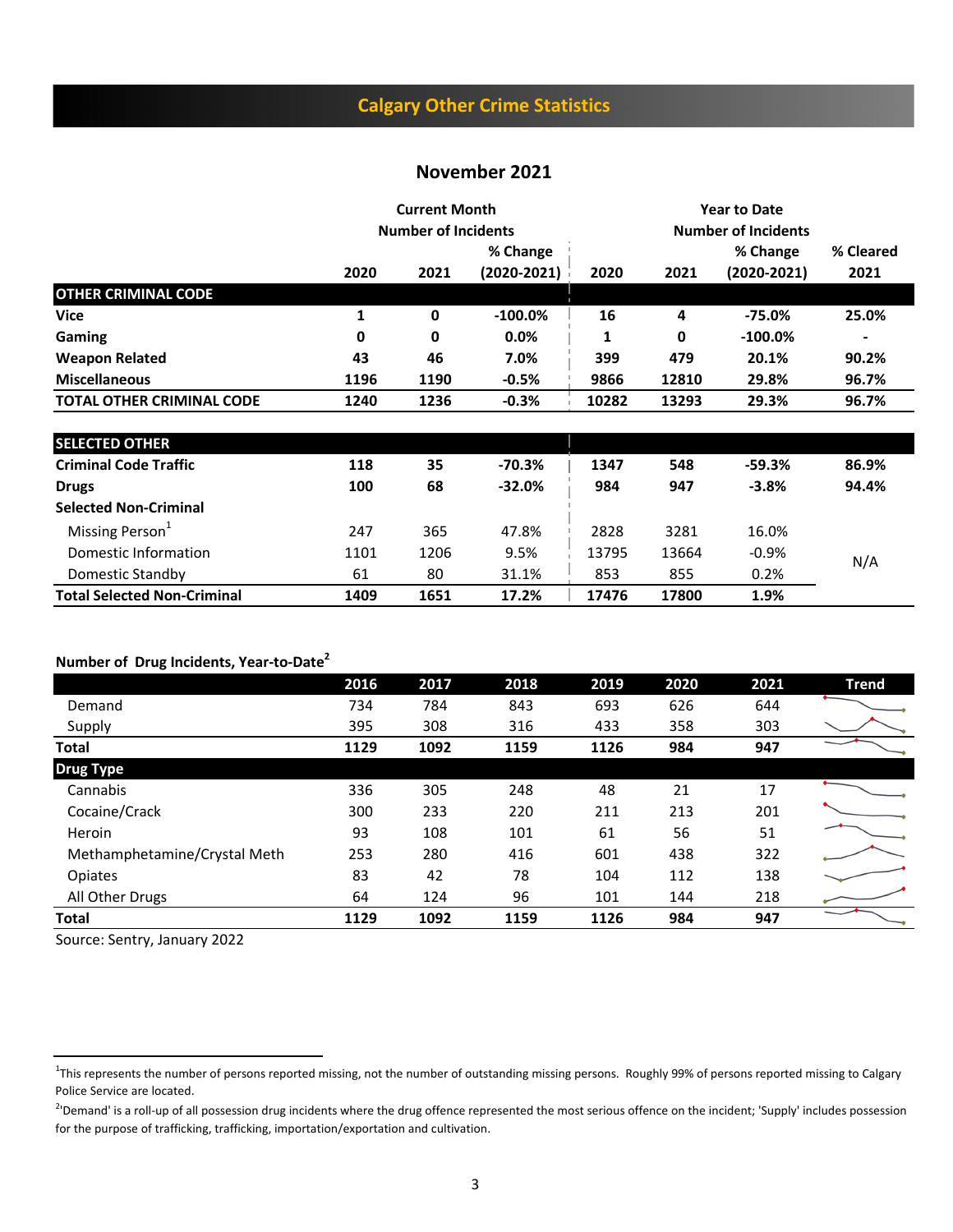#### **Calgary Disorder Statistics**

#### **November 2021**

|                                               |      |      | <b>Current Month</b><br><b>Number of Events</b> |                 | <b>Year to Date</b><br><b>Number of Events</b> |       |                 |                 |
|-----------------------------------------------|------|------|-------------------------------------------------|-----------------|------------------------------------------------|-------|-----------------|-----------------|
|                                               |      |      | N Change                                        | % Change        |                                                |       | N Change        | % Change        |
|                                               | 2020 | 2021 | $(2020 - 2021)$                                 | $(2020 - 2021)$ | 2020                                           | 2021  | $(2020 - 2021)$ | $(2020 - 2021)$ |
| DISORDER (PUBLIC-GENERATED CALLS FOR SERVICE) |      |      |                                                 |                 |                                                |       |                 |                 |
| <b>Social Disorder</b>                        |      |      |                                                 |                 |                                                |       |                 |                 |
| Disturbance                                   | 957  | 1075 | 118                                             | 12.3%           | 11836                                          | 12865 | 1029            | 8.7%            |
| <b>Drugs</b>                                  | 167  | 151  | $-16$                                           | $-9.6%$         | 2159                                           | 2118  | $-41$           | $-1.9%$         |
| <b>Indecent Act</b>                           | 35   | 54   | 19                                              | 54.3%           | 541                                            | 574   | 33              | 6.1%            |
| <b>Intoxicated Persons</b>                    | 127  | 97   | $-30$                                           | $-23.6%$        | 1703                                           | 1297  | $-406$          | $-23.8%$        |
| Mental Health Concern <sup>+</sup>            | 405  | 497  | 92                                              | 22.7%           | 4153                                           | 4994  | 841             | 20.3%           |
| Noise Complaint                               | 259  | 262  | 3                                               | 1.2%            | 4974                                           | 4366  | $-608$          | $-12.2%$        |
| Party Complaint                               | 111  | 75   | $-36$                                           | $-32.4%$        | 2268                                           | 1821  | $-447$          | $-19.7%$        |
| Possible Gunshots                             | 53   | 66   | 13                                              | 24.5%           | 1261                                           | 907   | $-354$          | $-28.1%$        |
| Prostitution                                  | 5    | 4    | $-1$                                            | $-20.0%$        | 44                                             | 38    | -6              | $-13.6%$        |
| Speeder                                       | 7    | 15   | 8                                               | 114.3%          | 428                                            | 268   | $-160$          | $-37.4%$        |
| <b>Suspicious Person</b>                      | 1661 | 1723 | 62                                              | 3.7%            | 23831                                          | 21967 | $-1864$         | $-7.8%$         |
| Suspicious Vehicle                            | 738  | 711  | $-27$                                           | $-3.7%$         | 9421                                           | 8411  | $-1010$         | $-10.7%$        |
| Threats                                       | 467  | 529  | 62                                              | 13.3%           | 3493                                           | 5526  | 2033            | 58.2%           |
| <b>Unwanted Guest</b>                         | 2327 | 2365 | 38                                              | 1.6%            | 22157                                          | 23666 | 1509            | 6.8%            |
| <b>TOTAL SOCIAL DISORDER<sup>2</sup></b>      | 7319 | 7624 | 305                                             | 4.2%            | 91394                                          | 88818 | $-2576$         | $-2.8%$         |
| <b>Physical Disorder</b>                      |      |      |                                                 |                 |                                                |       |                 |                 |
| Abandoned Auto                                | 35   | 31   | $-4$                                            | $-11.4%$        | 447                                            | 406   | $-41$           | $-9.2%$         |
| Property Damage <sup>3</sup>                  | 502  | 655  | 153                                             | 30.5%           | 6409                                           | 6665  | 256             | 4.0%            |
| <b>TOTAL PHYSICAL DISORDER</b>                | 537  | 686  | 149                                             | 27.7%           | 6856                                           | 7071  | 215             | 3.1%            |
| <b>TOTAL DISORDER</b>                         | 7856 | 8310 | 454                                             | 5.8%            | 98250                                          | 95889 | $-2361$         | $-2.4%$         |

*NOTE: Disorder reported here includes only publicly generated calls. Dispatched, advised and callback calls are included.* 



<sup>1</sup>Calls for service included in the "mental health concern" component of social disorder are only those calls from the public which are specifically coded as a mental health concern or mental health warrant. It is important to recognize that any call police are asked to attend may involve some element of mental health concern, even though they are not coded as such. This applies particularly to calls about suicide, missing persons or check on welfare, which are not included in this data as they are not considered social disorder. <sup>2</sup> In June 2020 a change to event type coding resulted in the removal of Landlord/Tenant and Neighbour Dispute event subtypes. Calls to events involving these types of disputes are now coded according to the nature of the dispute rather than the relationship between the parties. Some may be represented in other event subtypes within Disorder such as Disturbance, Unwanted Guest, or Property Damage, while others may be coded as Keep the Peace or Assault and as a result would no longer be included in Disorder. <sup>3</sup> The majority of Property Damage calls result in *Criminal Code* reports, which are counted under 'Other Property Crimes'. <sup>4</sup> The range of average is calculated as 1 standard deviation above and 1 below the calculated average for the previous fiveyear period.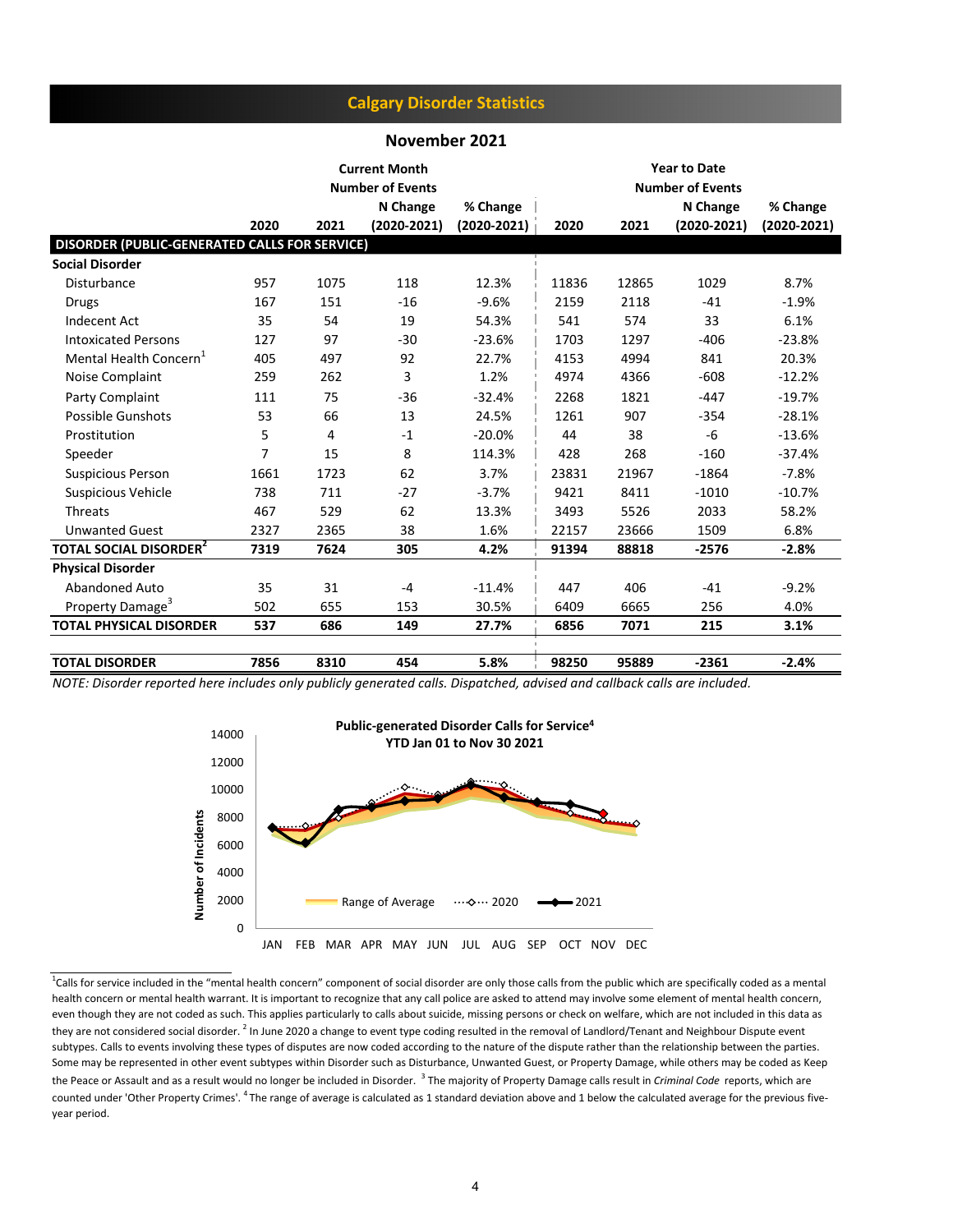|                                                            |                |                          |                | <b>Calgary Crime Statistics</b> |                          |              |                           |                            |                |
|------------------------------------------------------------|----------------|--------------------------|----------------|---------------------------------|--------------------------|--------------|---------------------------|----------------------------|----------------|
|                                                            |                |                          | November 2021  |                                 |                          |              |                           |                            |                |
|                                                            |                | <b>Current Month</b>     |                |                                 | <b>Year to Date</b>      |              |                           | <b>Accumulated to Date</b> |                |
| <b>VIOLENT CRIMES</b>                                      |                | <b>Number of Victims</b> |                |                                 | <b>Number of Victims</b> |              | <b>Percentage Cleared</b> |                            |                |
|                                                            | 2019           | 2020                     | 2021           | 2019                            | 2020                     | 2021         | 2019                      | 2020                       | 2021           |
| Homicide <sup>1</sup>                                      |                |                          |                |                                 |                          |              |                           |                            |                |
| 1st Degree                                                 | 0              | 0                        | $\mathbf{1}$   | 9                               | 9                        | 5            | 66.7%                     | 44.4%                      | 0.0%           |
| 2nd Degree                                                 | 0              | 0                        | $\overline{2}$ | 5                               | 14                       | 12           | 100.0%                    | 100.0%                     | 75.0%          |
| Manslaughter                                               | 0              | 0                        | 0              | 3                               | 6                        | 3            | 100.0%                    | 100.0%                     | 100.0%         |
| Infanticide                                                | 0              | 0                        | 0              | 0                               | 0                        | 0            | $\overline{\phantom{a}}$  |                            |                |
| <b>Total</b>                                               | 0              | $\pmb{0}$                | 3              | 17                              | 29                       | 20           | 82.4%                     | 82.8%                      | 60.0%          |
| <b>Other Offences Causing Death</b>                        |                |                          |                |                                 |                          |              |                           |                            |                |
| <b>Criminal Negligence</b>                                 | 0              | 0                        | 0              | 0                               | 0                        | 0            |                           |                            |                |
| Other Offences Causing Death                               | 0              | 0                        | 0              | 0                               | 0                        | $\pmb{0}$    |                           |                            |                |
|                                                            |                |                          |                |                                 |                          | $\mathbf 0$  |                           |                            |                |
| <b>Total</b>                                               | 0              | 0                        | 0              | 0                               | 0                        |              |                           |                            |                |
| <b>Attempted Homicide</b>                                  |                |                          |                |                                 |                          |              |                           |                            |                |
| Attempted murder                                           | 0              | 0                        | 1              | 7                               | 10                       | 11           | 85.7%                     | 70.0%                      | 45.5%          |
| Conspiracy to Commit                                       | 0              | 0                        | $\mathbf 0$    | 0                               | 0                        | $\mathbf{1}$ |                           |                            | 100.0%         |
| <b>Total</b>                                               | 0              | 0                        | 1              | 7                               | 10                       | 12           | 85.7%                     | 70.0%                      | 50.0%          |
| <b>Sexual Offences</b>                                     |                |                          |                |                                 |                          |              |                           |                            |                |
| Level 3, aggravated                                        | 1              | 0                        | 0              | 4                               | 3                        | 6            | 50.0%                     | 0.0%                       | 33.3%          |
| Level 2, weapon or bodily harm                             | 6              | 4                        | 7              | 29                              | 41                       | 41           | 27.6%                     | 24.4%                      | 12.2%          |
| Level 1                                                    | 78             | 69                       | 90             | 876                             | 727                      | 818          | 28.7%                     | 28.5%                      | 25.7%          |
| Other                                                      | 38             | 43                       | 50             | 324                             | 354                      | 475          | 45.7%                     | 47.7%                      | 35.6%          |
| <b>Total</b>                                               | 123            | 116                      | 147            | 1233                            | 1125                     | 1340         | 33.2%                     | 34.3%                      | 28.8%          |
| Robbery <sup>2</sup>                                       |                |                          |                |                                 |                          |              |                           |                            |                |
| Financial                                                  | 1              | $\pmb{0}$                | 2              | 28                              | 6                        | 8            | 75.0%                     | 50.0%                      | 87.5%          |
| Commercial                                                 | 52             | 32                       | 34             | 332                             | 254                      | 301          | 42.2%                     | 35.4%                      | 34.9%          |
| Home Invasion                                              | $\overline{7}$ | $\overline{7}$           | 4              | 63                              | 41                       | 34           | 30.2%                     | 22.0%                      | 26.5%          |
| Person                                                     | 50             | 49                       | 48             | 610                             | 517                      | 544          | 26.4%                     | 28.8%                      | 23.3%          |
| Robbery of Firearm                                         | 0              | $\pmb{0}$                | 0              | 2                               | 0                        | 1            | 50.0%                     |                            | 0.0%           |
| <b>Total</b>                                               | 111            | 88                       | 88             | 1036                            | 818                      | 889          | 33.0%                     | 30.7%                      | 27.9%          |
| <b>Assault</b>                                             |                |                          |                |                                 |                          |              |                           |                            |                |
| Level 3 - Aggravated                                       | 11             | 6                        | 8              | 115                             | 103                      | 95           | 82.6%                     | 74.8%                      | 65.3%          |
| Level 2 - Weapon/Bodily Harm                               | 232            | 192                      | 265            | 2458                            | 2396                     | 2650         | 52.7%                     | 55.8%                      | 55.3%          |
| Level 1 - Common Assault<br><b>Assault Police Officer</b>  | 528<br>30      | 422<br>28                | 453<br>35      | 5705<br>301                     | 4867                     | 4944         | 49.4%                     | 60.4%                      | 61.5%<br>95.0% |
| Discharge Firearm with Intent                              | 4              | 3                        | 4              | 64                              | 294<br>61                | 319<br>49    | 96.0%<br>29.7%            | 93.2%<br>21.3%             | 18.4%          |
| <b>Other Assaults</b>                                      | 10             | 7                        | 16             | 101                             | 108                      | 147          | 64.4%                     | 60.2%                      | 62.6%          |
| <b>Total</b>                                               | 815            | 658                      | 781            | 8744                            | 7829                     | 8204         | 52.4%                     | 60.1%                      | 60.6%          |
|                                                            |                |                          |                |                                 |                          |              |                           |                            |                |
| <b>Miscellaneous Violent Crime</b><br>Kidnapping/Abduction | $\overline{2}$ | 3                        | 3              | 37                              | 31                       | 30           | 51.4%                     | 48.4%                      | 46.7%          |
| Forcible Confinement                                       | $\overline{7}$ | 3                        | 6              | 83                              | 54                       | 53           | 73.5%                     | 75.9%                      | 75.5%          |
| Extortion                                                  | 9              | 11                       | 16             | 78                              | 109                      | 134          | 14.1%                     | 12.8%                      | 12.7%          |
| <b>Criminal Harassment</b>                                 | 27             | 27                       | 35             | 352                             | 323                      | 367          | 44.9%                     | 47.4%                      | 53.7%          |
| <b>Uttering Threats</b>                                    | 106            | 115                      | 101            | 1046                            | 1096                     | 1100         | 43.8%                     | 44.2%                      | 48.7%          |
| Threatening/Harassing Communications                       | 28             | 19                       | 16             | 217                             | 277                      | 287          | 19.8%                     | 17.3%                      | 22.3%          |
| <b>Other Violent Crime</b>                                 | $\overline{7}$ | 5                        | 3              | 30                              | 42                       | 63           | 66.7%                     | 69.0%                      | 71.4%          |
| Total                                                      | 186            | 183                      | 180            | 1843                            | 1932                     | 2034         | 41.8%                     | 40.6%                      | 44.9%          |
| <b>TOTAL VIOLENT CRIMES</b>                                | 1235           | 1045                     | 1200           | 12880                           | 11743                    | 12499        | 47.5%                     | 52.5%                      | 52.3%          |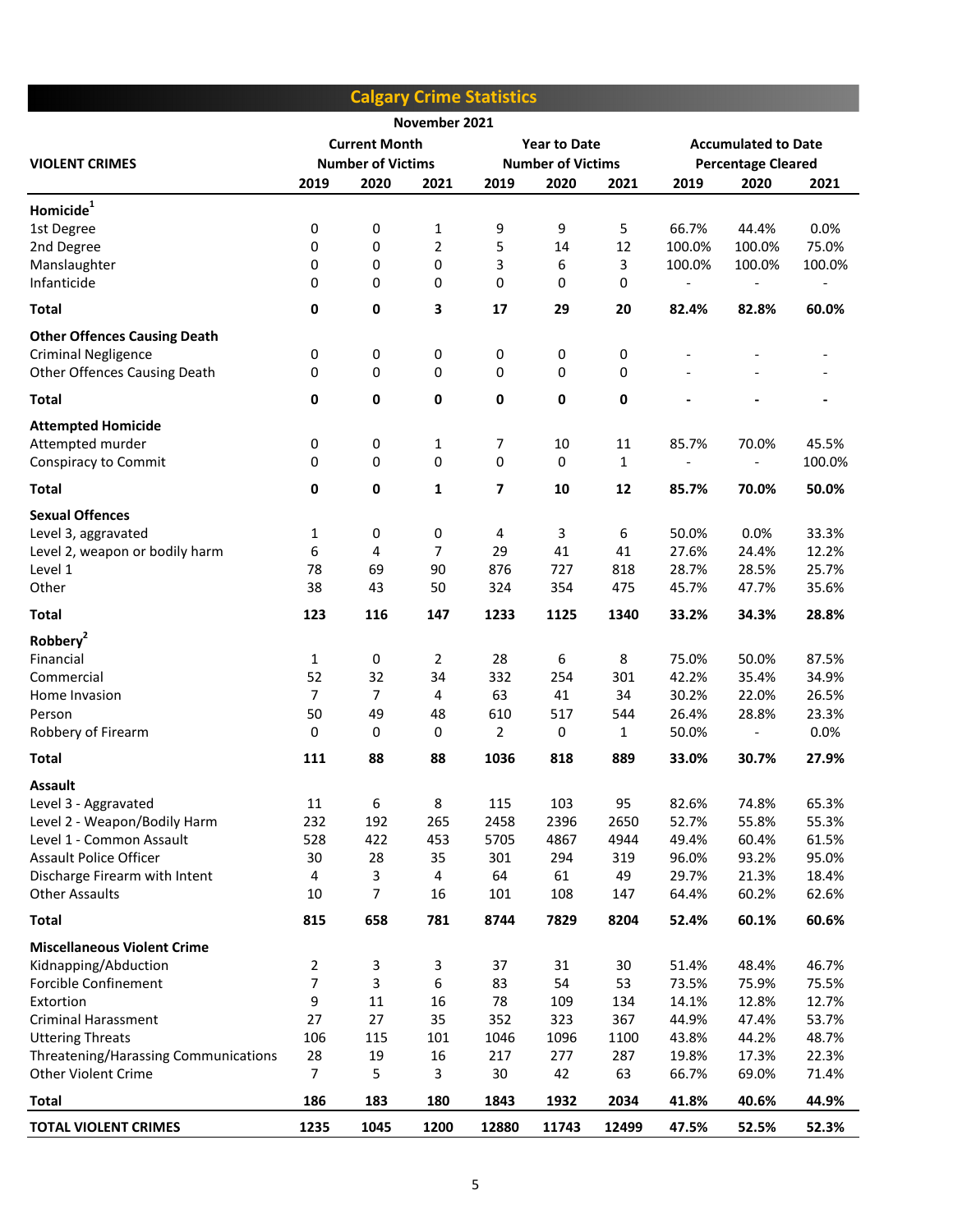|                                    |      |                            |               | <b>Calgary Crime Statistics</b> |                     |       |                            |       |       |
|------------------------------------|------|----------------------------|---------------|---------------------------------|---------------------|-------|----------------------------|-------|-------|
|                                    |      |                            | November 2021 |                                 |                     |       |                            |       |       |
|                                    |      | <b>Current Month</b>       |               |                                 | <b>Year to Date</b> |       | <b>Accumulated to Date</b> |       |       |
| <b>PROPERTY CRIMES</b>             |      | <b>Number of Incidents</b> |               | <b>Number of Incidents</b>      |                     |       | <b>Percentage Cleared</b>  |       |       |
|                                    | 2019 | 2020                       | 2021          | 2019                            | 2020                | 2021  | 2019                       | 2020  | 2021  |
| <b>Break and Enter</b>             |      |                            |               |                                 |                     |       |                            |       |       |
| <b>Dwelling</b>                    | 158  | 105                        | 147           | 2154                            | 1564                | 1378  | 10.2%                      | 10.9% | 12.0% |
| Commercial                         | 434  | 284                        | 273           | 5524                            | 4038                | 2966  | 8.0%                       | 13.2% | 10.2% |
| Other B&E                          | 157  | 199                        | 162           | 2098                            | 2359                | 1677  | 2.4%                       | 3.6%  | 3.6%  |
| Unlawfully in Residence            | 9    | 4                          | 7             | 58                              | 50                  | 54    | 63.8%                      | 84.0% | 74.1% |
| <b>B&amp;E Firearms</b>            | 4    | 8                          | 2             | 59                              | 36                  | 22    | 1.7%                       | 11.1% | 4.5%  |
| <b>Break and Enter Total</b>       | 762  | 600                        | 591           | 9893                            | 8047                | 6097  | 7.6%                       | 10.3% | 9.3%  |
| <b>Theft</b>                       |      | 0                          |               |                                 |                     |       |                            |       |       |
| Theft Over                         | 93   | 68                         | 58            | 898                             | 898                 | 632   | 6.5%                       | 5.1%  | 7.1%  |
| Theft Under                        | 422  | 373                        | 490           | 5767                            | 5406                | 5025  | 6.5%                       | 6.3%  | 6.8%  |
| From Vehicle Over                  | 25   | 31                         | 28            | 341                             | 391                 | 335   | 1.2%                       | 2.0%  | 3.9%  |
| From Vehicle Under                 | 1399 | 1030                       | 1038          | 15707                           | 13310               | 10576 | 1.1%                       | 1.5%  | 1.3%  |
| Possession Stolen Property         | 83   | 69                         | 69            | 1137                            | 1018                | 713   | 78.5%                      | 73.0% | 72.1% |
| Shoplift Over                      | 3    | $\overline{2}$             | 3             | 55                              | 36                  | 23    | 34.5%                      | 33.3% | 43.5% |
| Shoplift Under                     | 585  | 433                        | 519           | 6733                            | 4832                | 5029  | 40.4%                      | 33.8% | 27.0% |
| <b>Theft Total</b>                 | 2610 | 2006                       | 2205          | 30638                           | 25891               | 22333 | 13.8%                      | 11.5% | 10.8% |
| <b>Vehicle Theft</b>               |      |                            |               |                                 |                     |       |                            |       |       |
| Vehicle Theft                      | 550  | 400                        | 424           | 6454                            | 4893                | 4492  | 4.8%                       | 6.0%  | 5.6%  |
| <b>Vehicle Theft Total</b>         | 550  | 400                        | 424           | 6454                            | 4893                | 4492  | 4.8%                       | 6.0%  | 5.6%  |
| Fraud                              |      |                            |               |                                 |                     |       |                            |       |       |
| <b>False Pretences</b>             | 9    | 9                          | 3             | 96                              | 95                  | 57    | 18.8%                      | 22.1% | 15.8% |
| Forgery/Uttering                   | 1    | 23                         | 21            | 691                             | 381                 | 283   | 32.7%                      | 37.8% | 46.3% |
| Computer                           | 4    | 8                          | 1             | 57                              | 67                  | 37    | 3.5%                       | 1.5%  | 5.4%  |
| Identity Theft/Fraud/Personation   | 48   | 34                         | 33            | 556                             | 487                 | 348   | 36.9%                      | 24.0% | 33.6% |
| Food/Lodging/Transportation        | 19   | $\overline{7}$             | 4             | 205                             | 99                  | 73    | 46.8%                      | 42.4% | 49.3% |
| Defraud Person                     | 156  | 215                        | 150           | 1723                            | 2070                | 1991  | 16.7%                      | 10.9% | 8.2%  |
| <b>Credit Card</b>                 | 169  | 182                        | 164           | 2139                            | 1822                | 1803  | 18.7%                      | 16.8% | 7.4%  |
| Fraud - Other                      | 7    | 11                         | 6             | 94                              | 108                 | 58    | 40.4%                      | 15.7% | 12.1% |
| <b>Fraud Total</b>                 | 476  | 489                        | 382           | 5561                            | 5129                | 4650  | 22.9%                      | 17.0% | 12.9% |
| <b>Other Property Crimes</b>       |      |                            |               |                                 |                     |       |                            |       |       |
| Arson                              | 11   | 13                         | 24            | 112                             | 128                 | 151   | 17.9%                      | 21.9% | 14.6% |
| Mischief                           | 188  | 155                        | 216           | 1812                            | 1925                | 2123  | 22.0%                      | 20.8% | 22.7% |
| Vehicle Damage                     | 241  | 224                        | 234           | 2949                            | 2715                | 2737  | 5.8%                       | 7.3%  | 6.5%  |
| Altering/Removing VIN              | 0    | 0                          | 0             | 5                               | 1                   | 3     | 0.0%                       | 0.0%  | 33.3% |
| <b>Other Property Crimes Total</b> | 440  | 392                        | 474           | 4878                            | 4769                | 5014  | 12.1%                      | 13.1% | 13.6% |
| <b>TOTAL PROPERTY CRIMES</b>       | 4838 | 3887                       | 4076          | 57424                           | 48729               | 42586 | 12.5%                      | 11.5% | 10.6% |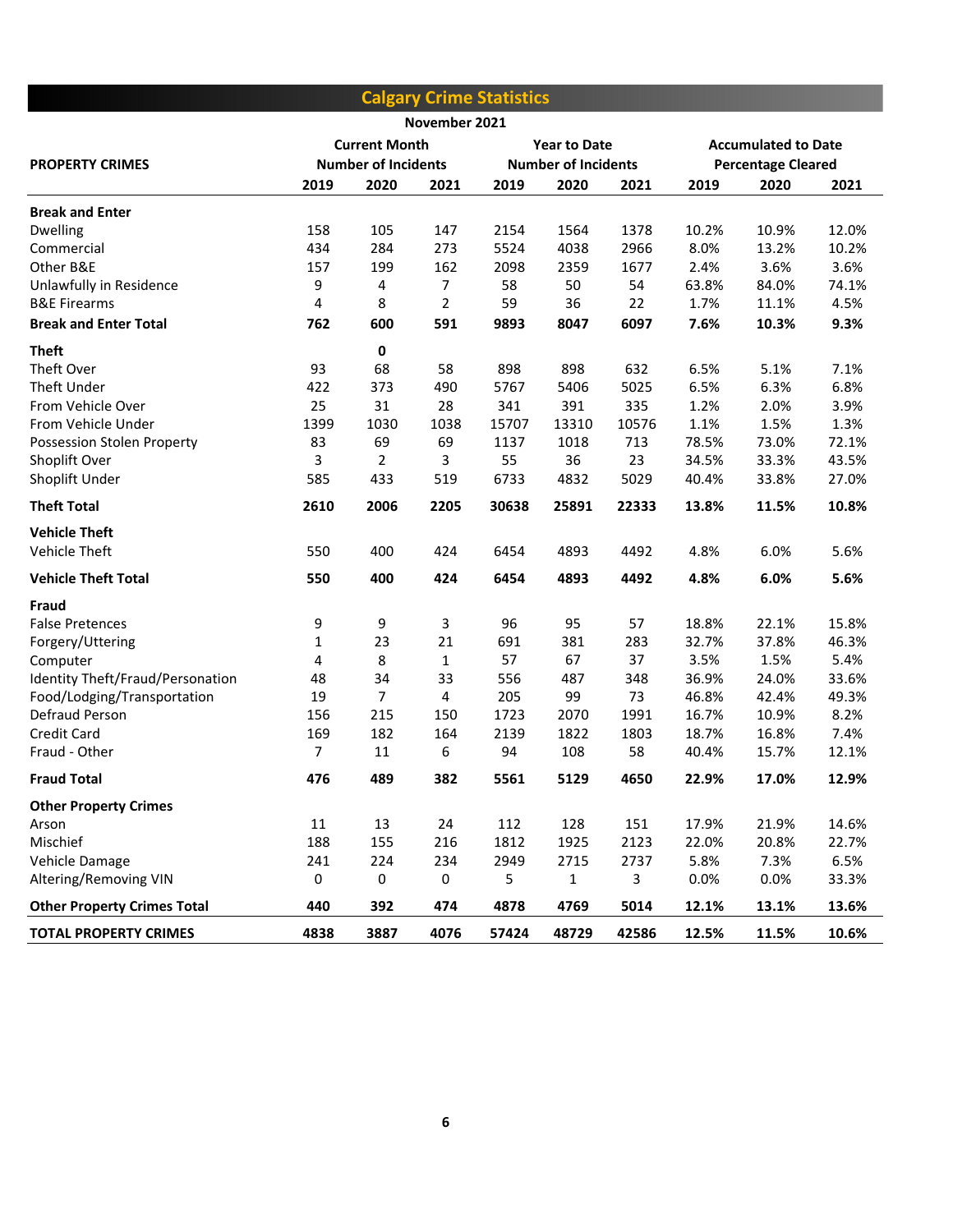|                                             |                            |                      |               | <b>Calgary Crime Statistics</b> |                            |                |                          |                            |                |
|---------------------------------------------|----------------------------|----------------------|---------------|---------------------------------|----------------------------|----------------|--------------------------|----------------------------|----------------|
|                                             |                            |                      | November 2021 |                                 |                            |                |                          |                            |                |
|                                             |                            | <b>Current Month</b> |               |                                 | <b>Year to Date</b>        |                |                          | <b>Accumulated to Date</b> |                |
| <b>OTHER CRIMINAL CODE</b>                  | <b>Number of Incidents</b> |                      |               |                                 | <b>Number of Incidents</b> |                |                          | <b>Percentage Cleared</b>  |                |
|                                             | 2019                       | 2020                 | 2021          | 2019                            | 2020                       | 2021           | 2019                     | 2020                       | 2021           |
| Vice                                        |                            |                      |               |                                 |                            |                |                          |                            |                |
| Impede/Communicate                          | 0                          | 0                    | 0             | 0                               | 0                          | 0              |                          |                            |                |
| Live on Avails                              | 0                          | 0                    | 0             | 1                               | 0                          | 0              | 100.0%                   |                            |                |
| <b>Bawdy House</b>                          | 0                          | 0                    | 0             | 0                               | $\Omega$                   | 0              | $\overline{\phantom{a}}$ | $\overline{a}$             | $\overline{a}$ |
| Procure/Solicit                             | 0                          | 1                    | 0             | 18                              | 16                         | 4              | 77.8%                    | 68.8%                      | 25.0%          |
| <b>Vice Total</b>                           | $\mathbf 0$                | 1                    | 0             | 19                              | 16                         | 4              | 78.9%                    | 68.8%                      | 25.0%          |
| Gaming                                      |                            |                      |               |                                 |                            |                |                          |                            |                |
| <b>Betting/Gaming House</b>                 | 0                          | 0                    | 0             | 0                               | 0                          | 0              | $\overline{\phantom{a}}$ |                            |                |
| <b>Other Gaming</b>                         | 0                          | 0                    | 0             | 0                               | $\mathbf{1}$               | 0              | $\overline{a}$           | 100.0%                     |                |
| <b>Gaming Total</b>                         | 0                          | 0                    | 0             | 0                               | 1                          | 0              | $\overline{\phantom{0}}$ | 100.0%                     | $\overline{a}$ |
| <b>Weapon Related</b>                       |                            |                      |               |                                 |                            |                |                          |                            |                |
| <b>Explosives</b>                           | 0                          | 0                    | 0             | 0                               | $\mathbf{1}$               | 1              | $\overline{a}$           | 0.0%                       | 0.0%           |
| Importation/Exportation                     | 0                          | 0                    | 0             | 0                               | $\mathbf{1}$               | 0              | $\overline{\phantom{a}}$ | 0.0%                       |                |
| <b>Weapons Trafficking</b>                  | 0                          | 0                    | 0             | 6                               | $\overline{2}$             | 5              | 83.3%                    | 100.0%                     | 100.0%         |
| <b>Possession Offences</b>                  | 31                         | 43                   | 46            | 531                             | 383                        | 465            | 94.0%                    | 94.3%                      | 91.4%          |
| <b>Weapons Administration Offences</b>      | 0                          | 0                    | 0             | 2                               | 4                          | 0              | 100.0%                   | 75.0%                      |                |
| Unsafe Storage                              | 0                          | 0                    | 0             | 6                               | 8                          | 8              | 50.0%                    | 62.5%                      | 25.0%          |
| <b>Weapon Related Total</b>                 | 31                         | 43                   | 46            | 545                             | 399                        | 479            | 93.4%                    | 93.0%                      | 90.2%          |
| <b>Miscellaneous CC Offences</b>            |                            |                      |               |                                 |                            |                |                          |                            |                |
| Counterfeiting                              | 39                         | 9                    | 6             | 336                             | 160                        | 61             | 8.6%                     | 8.8%                       | 14.8%          |
| <b>Obstruct Peace Officer</b>               | 10                         | 5                    | 7             | 128                             | 78                         | 89             | 97.7%                    | 97.4%                      | 97.8%          |
| <b>Bail Violation/Fail to Attend</b>        | 1120                       | 838                  | 823           | 10908                           | 6826                       | 9150           | 99.5%                    | 99.2%                      | 99.2%          |
| Fail to Comply with Probation               | 28                         | 288                  | 304           | 441                             | 2189                       | 2951           | 97.5%                    | 99.5%                      | 99.7%          |
| Escape Custody/UAL                          | 16                         | 9                    | 3             | 193                             | 94                         | 28             | 99.0%                    | 98.9%                      | 100.0%         |
| Attempt to commit/Accessory                 | 0                          | 0                    | 0             | 0                               | 1                          | $\overline{2}$ | $\overline{a}$           | 100.0%                     | 50.0%          |
| <b>Indecent Acts</b>                        | 10                         | 9                    | 4             | 105                             | 91                         | 102            | 28.6%                    | 33.0%                      | 32.4%          |
| Miscellaneous Criminal Code                 | 30                         | 38                   | 43            | 422                             | 427                        | 427            | 69.7%                    | 60.2%                      | 59.5%          |
| <b>Miscellaneous CC Offences Total</b>      | 1253                       | 1196                 | 1190          | 12533                           | 9866                       | 12810          | 95.4%                    | 95.5%                      | 97.0%          |
| <b>Other Criminal Code Violations Total</b> | 1284                       | 1240                 | 1236          | 13097                           | 10282                      | 13293          | 95.3%                    | 95.4%                      | 96.7%          |